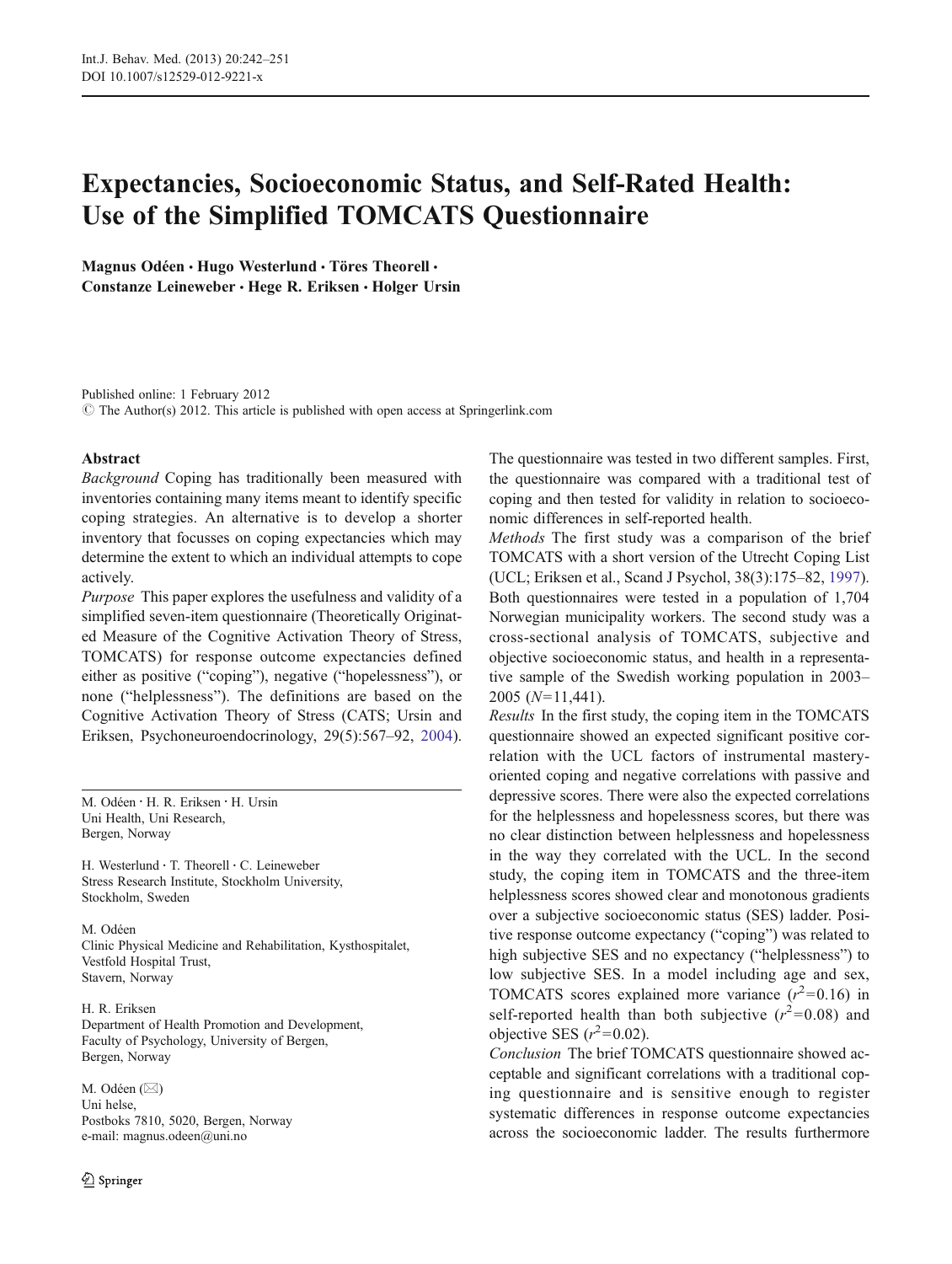confirm that psychological and learning factors contribute to the socioeconomic gradient in health.

Keywords Cognitive Activation Theory of Stress (CATS) . Socioeconomic gradient in health . TOMCATS inventory. Coping . SES ladder. Norway . Sweden

# Introduction

The traditional way of testing coping is through questionnaires with a large number of questions based on definitions of coping as strategies (e.g. "Ways of Coping") [[1\]](#page-8-0). Whilst these questionnaires yield differentiated assessments of the coping styles used by the respondents, such long questionnaires are often impractical in epidemiological research and clinical settings. Furthermore, it can be argued that the most important aspect of coping for health outcomes is not how a person copes but rather if the person tries to cope at all.

In contrast to other theories of coping, the Cognitive Activation Theory of Stress (CATS) [\[2](#page-8-0)] stipulates a formal set of definitions for the mechanisms that dampen, eliminate, or reinforce the stress response to a challenging situation. All individuals have acquired such expectancies in relation to stimuli and to the outcome of the responses that are available. The response outcome expectancies are categorised as either positive (coping, expected to lead to a positive outcome), negative (hopelessness), or uncertain (helplessness). Based on CATS, we have developed Theoretically Originated Measure of the Cognitive Activation Theory of Stress (TOMCATS), a brief questionnaire aiming to measure response outcome expectancies.

There have been a number of studies comparing singleitem questions with established measures. Good predictive and converging validity has been demonstrated on a number of concepts such as general health [[3\]](#page-8-0), burnout [\[4](#page-8-0)], patient satisfaction [[5\]](#page-8-0), self-esteem [\[6](#page-8-0)] and anxiety [[7](#page-8-0)]. With depression, the experience with single-item questions is inconsistent. Asking "are you depressed" to cancer patients worked well compared with a full diagnostic interview in North America [\[8](#page-8-0)], but not in Japanese [\[9](#page-8-0)] or UK [\[10](#page-8-0)] cancer patients. Reme and Eriksen [[11](#page-8-0)] found that a single depression question identified most of the depressive symptoms measured by the Hopkins Symptom Checklist-25 in chronic pain patients. In study 1, we tested the concurrent validity of TOMCATS by comparing it with a traditional test of coping strategies. In study 2, we examined the relations between the questionnaire and socioeconomic differences in health in order to test the validity of TOMCATS.

The presence of substantial socioeconomic differences in health is well established [\[12](#page-8-0)] and is often manifested as gradients rather than differences between distinct classes [\[13](#page-8-0)]. Explanations offered for socioeconomic differences in health may be classified into two, possibly interacting, categories: structural vs. individual factors. Structural factors are external to the individual, such as the social and societal context, for instance differences in wealth, access to education and physical environment. Individual factors are internal to the individual, such as health behaviours, expectancies, intelligence, or social skills. TOMCATS measures the individually acquired expectancies of being able, or unable, to handle the stressors and challenges of everyday life. In this design, we test whether this brief questionnaire reveals any new perspective on the relations between socioeconomic factors and health.

Our main hypothesis is that differences in socioeconomic status (SES) over the life course lead to differences in reinforcement contingencies, which in turn lead to differences in response outcome expectancies. Furthermore, we hypothesise that individual differences in response outcome expectancies contribute to the socioeconomic differences in health, for instance through differences in health behaviours [\[14](#page-8-0)]. In most work on SES and health, objective measures of SES have been used. In this article, we added a scale measuring the individual's subjective evaluation of his or her place in society. This scale should be more sensitive to the learning history that we believe to be an essential factor for differences in health, particularly for subjective evaluation of health.

# Methods

Sample and Procedure

# Study 1

The TOMCATS inventory and a short version of the Utrecht Coping List [\[15\]](#page-8-0) were presented to a sample of 2,097 Norwegian municipality workers (mean age, 44 years; 81% female). Of these, 1,704 responded to all coping questions and were included in the analysis.

The data were collected in 2008 and 2009 as part of a randomised controlled trial in the process of being published elsewhere. Information about the project was provided through a series of meetings with managers at all levels in the municipalities. The managers provided all employees with information about the study, including an information flyer, informed consent forms and questionnaires. These were then returned to Uni Health in sealed envelopes. The study was approved by the regional research ethics board in western Norway (REK-Vest) and at the Norwegian National Hospital (Rikshospitalet), as well as the Norwegian Social Science Data Services.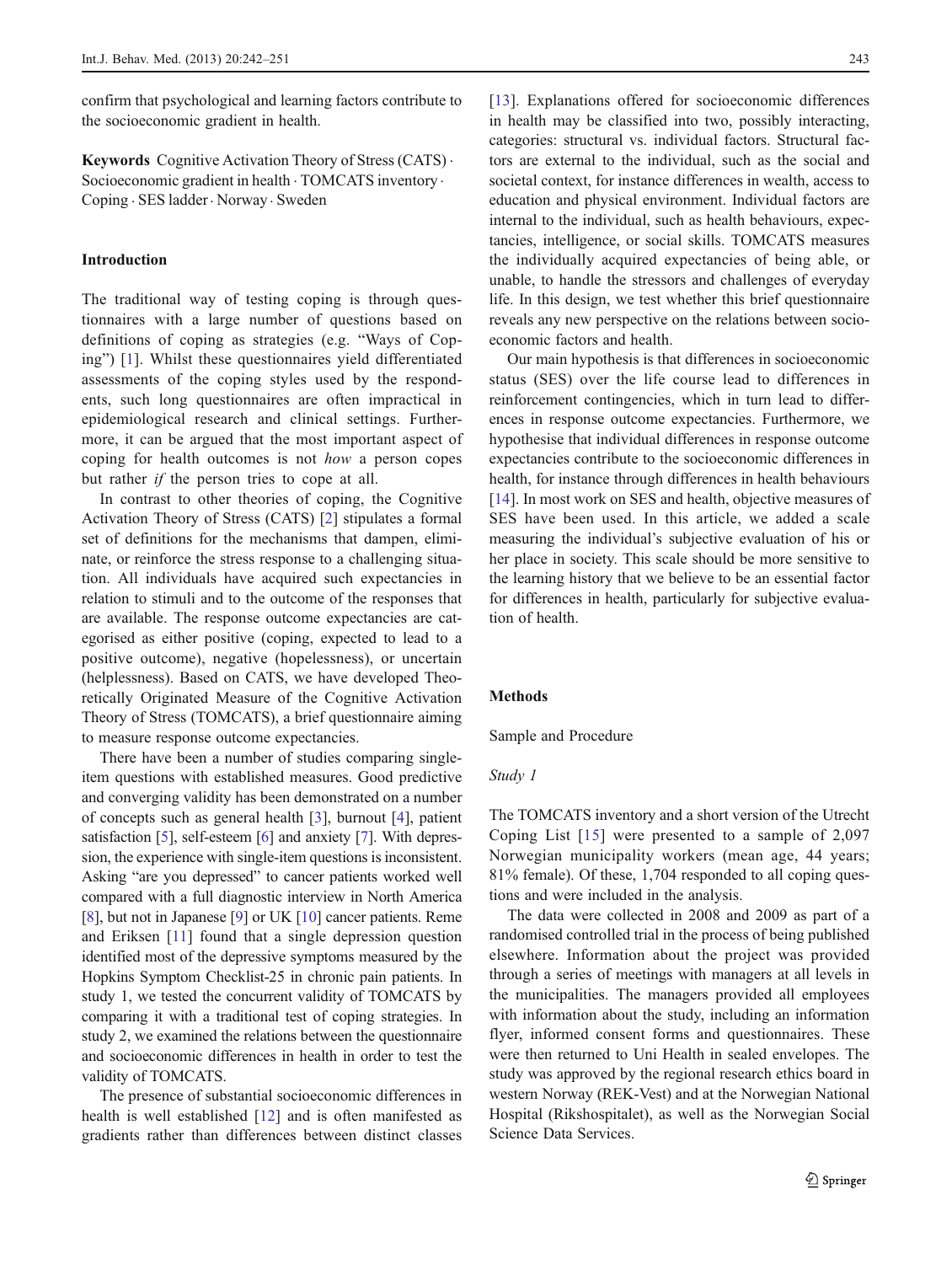### Study 2

This report is based on the 2008 data wave of the Swedish Longitudinal Occupational Survey of Health (SLOSH), a longitudinal cohort approximately representative of the Swedish working population in 2003–2005 [[16,](#page-8-0) [17](#page-8-0)]. SLOSH consists of register data and biennial mail-out questionnaires sent to the respondents of the Swedish Work Environment Surveys (SWES) conducted in 2003 and 2005. SWES comprises a stratified random sample of the respondents in the Labour Force Survey from the same years who stated that they were currently working gainfully. A detailed description of the selection process is given elsewhere [\[17](#page-8-0)]. There are 18,915 persons in the SLOSH cohort, and 61% answered the survey in 2008, yielding an analytic sample of 11,441 participants.

The analytic sample consisted of 55% women, and the mean age was 49 years (range,  $19-70$  years,  $SD=11.6$ ). Of the participants, 9,588 were employed (85%) and 1,624 were not gainfully employed at the time of the 2008 survey. Fifty-six per cent were married, 88% had at least high school education, and 36% had 2 years of university education or more. Three per cent had unskilled manual jobs, 43% had skilled manual jobs, 23% had non-manual jobs, and 30% had professional or higher management jobs. The median annual income before tax was 298,000 SEK, with a standard deviation of 171,250 SEK. At the time, this was roughly equal to  $31,850 \text{ } \infty$  or US \$49,140.

The data were collected by Statistics Sweden (SCB) as a pen-and-paper postal survey in two editions: one for respondents in work and one for non-working respondents. All participants received both questionnaires and were asked to fill out the edition that matched their current employment status. Those who worked gainfully 30% or more filled out the worker version and the others filled out the non-worker version. All questionnaires consisted of three parts: Part 1 covers work or current situation as pensioner, unemployed, etc., part 2 covers health, and part 3 health behaviours and social situation outside of work. Both the working group and the non-workers answered all the questions used in this article. On questions regarding job title, non-workers were asked about their previous job. After adding register data, SCB delivered a de-identified data set to the researchers. The study was approved by the regional research ethics board in Stockholm.

## Instruments

Theoretically Originated Measure of the Cognitive Activation Theory of Stress TOMCATS is a new measure designed to measure the concept of response outcome expectancies as defined in the CATS theory [\[2](#page-8-0), [18\]](#page-8-0). In study 1, six of the final seven items were used. The inventory consists of three factors that represent the three response outcome expectancy

dimensions of CATS: positive expectancy (one item), no expectancy (two items) and negative expectancy (three items). All items were rated on a four-point scale from "not true at all" to "completely true". The questions are translated to English, but it should be noted that the results in this report are based on the Norwegian and the Swedish versions; the English translation has not been tested.

In study 2, the questions were translated to Swedish by Uni Health and the Stress Research Institute at Stockholm University. Two extra items were added to the version used in study 1, but since only the item "All my attempts at changing my life are meaningless" contributed to the helplessness factor, the other item was excluded from the analyses. The final version of the scale consisted of seven items: one for coping and three each for helplessness and hopelessness. Due to a layout error at the printing of the forms, the scale of the last three items was reversed in some of the forms given to the employed respondents. To correct for this, those who responded "completely true" on the coping item, and "somewhat true" or "completely true" on the hopelessness items were excluded since their answers were self-contradictive and probably due to the scale reversal. Using this procedure, 210 out of 11,441 respondents were excluded, i.e. 1.8% of the sample.

UCL (Study 1) The short Norwegian version of the Utrecht Coping List (UCL) [\[15](#page-8-0), [19](#page-8-0)] consists of 22 items measuring active problem solving, passive avoidance and depressive reaction pattern. Instrumental Mastery-Oriented Coping (IMOC) was used as a measure of positive response outcome expectancy [[15\]](#page-8-0). The IMOC is calculated as the sum of the active problem solving and the inverse of the passive avoidance and depressive reaction pattern. Thus, a person with a high score on active problem solving and low scores on the depressive reaction pattern and passive expectancy would have a very high score on the IMOC factor.

Demographic Data (Study2) Sex and age at inclusion were derived from the ten-digit personal identification number used by Swedish authorities. Education level and income were obtained from register data. Education was classified into five categories: less than high school, high school, <2 years of undergraduate studies,  $\geq$ 2 years of undergraduate studies and graduate studies. Income was obtained from the 2006 tax report and measured in units of 1,000 SEK and transformed into US dollars and Euros according to the exchange rate on 2 May 2008. It includes all income before taxation, such as salaries, investment profits, interests and public benefits.

Occupation Title (Study 2) This was obtained from the Labour Force Survey in 2003 and 2005, respectively, where the respondents were asked to give their specific work title. The titles were then classified according to the third version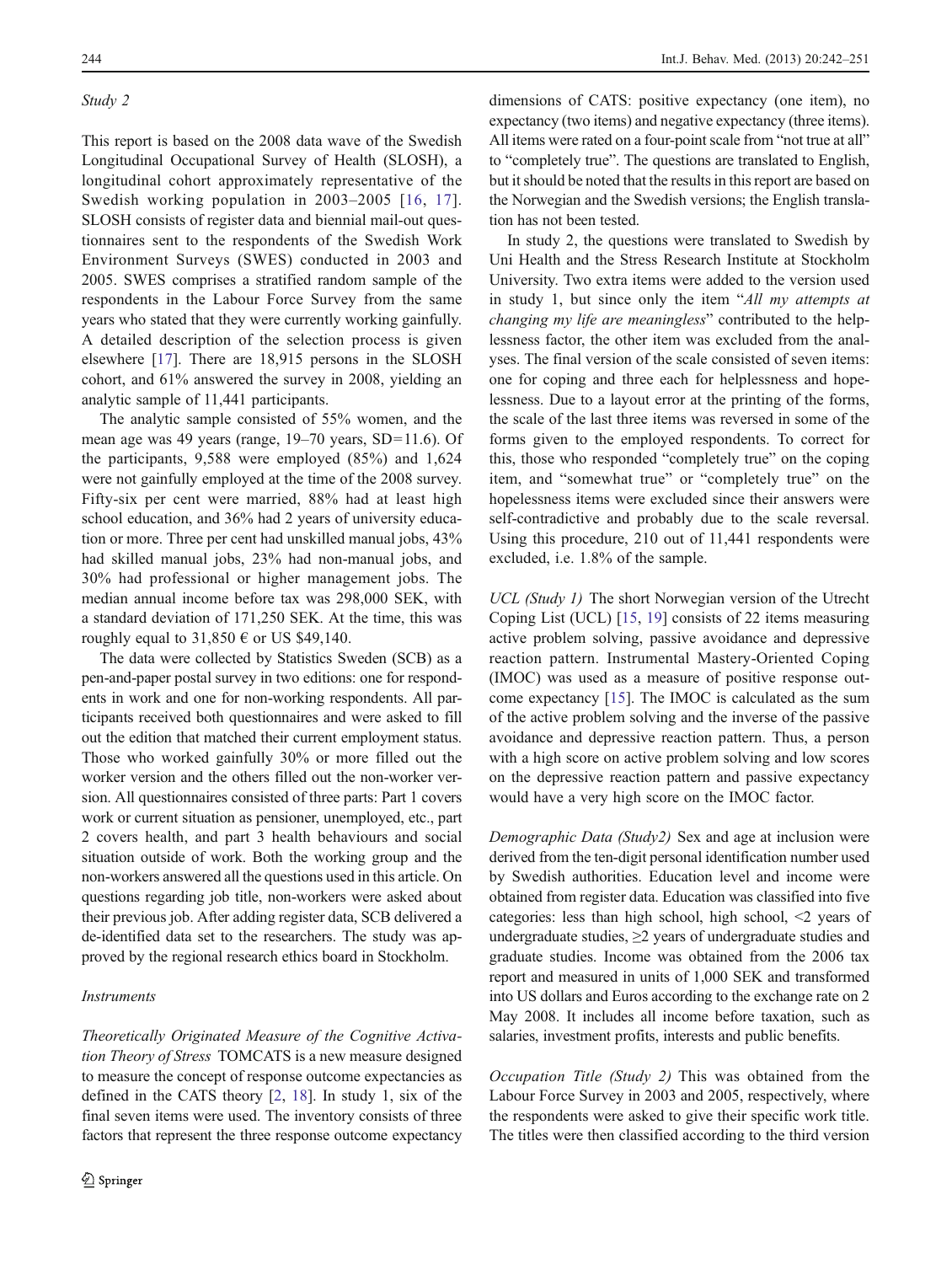of the International Standard Classification of Occupations (ISCO-88). Non-working respondents were asked to report the job they used to have (or the job they had held for the longest period). The occupations were then grouped into five categories: "professionals and higher managers", "technical, lower management", "non-manual", "skilled manual" and "unskilled". Those in the armed forces  $(N=26)$  were excluded since it was difficult to classify them into the five categories in any meaningful way.

Health (Study 2) This was measured by a single question: "How would you rate your general state of health?" Respondents were given five alternatives from "very good" to "very bad". The scoring of the answers was then reversed and given a score from 1 to 5, with low scores representing poor health. The one question on health has been extensively validated as a valid measure of health in several large studies in Europe and the USA [\[20](#page-8-0)–[22\]](#page-8-0).

Subjective Socioeconomic Status—The SES Ladder (Study 2) In most work on SES and health, objective measures of SES have been used. In this article, we added a scale measuring the individual's subjective evaluation of his or her place in society. The MacArthur Scale of Subjective Social Status [[23](#page-8-0)] is a measure designed to capture an individual's subjective evaluation of her social status relative to society. The respondent is told that the top of the ladder indicates those with the best education, most money, and the best jobs and that the lowest rank has the least amount of money and education, and the worst or no jobs. The respondent then marks a rung in a ladder of ten rungs, and this is translated to a score of 1 to 10. Subjective SES has been found to be associated with both physical and mental health often more strongly than objective measures [\[23](#page-8-0)–[25\]](#page-8-0).

# **Statistics**

#### Study 1

Bivariate correlations were calculated with a list-wise deletion so that the sample was identical for all analyses. In order to control for distribution of the data, they were transformed logarithmically, but this did not change any significance level or change the correlations substantially, so the uncorrected data were used. SPSS statistics version 19 was used for the analysis.

# Study 2

The TOMCATS inventory was tested with a principal components factor analysis with the varimax rotation method. We chose to specify a three-factor solution as the CATS theory clearly specifies three possible conditions of expectancy [[2\]](#page-8-0). Cronbach's alpha was used to test the internal consistency of the identified factors.

Linear hierarchical multiple regression analyses were used to assess the relationship between coping, SES and health whilst controlling for demographic variables. The correlations between the predictor variables, as well as the variable inflation factor, were examined to control for multicollinearity in the analysis.

Fisher's protected  $t$  test [[26\]](#page-8-0) was used to control for multiple testing. Under this criterion, significance must be found both at the  $r^2$  of the regression step and for the beta value of the individual variable to be considered a significant predictor. In order to assess the relative association between the different sets of variables and the outcome variable, the variables were added and removed in different steps. All the response outcome expectancy variables and the income variable were logarithmically transformed to correct for non-normal distribution. SPSS version 19 was used for the analyses.

### Results

# Study 1

The results showed an expected significant positive correlation between the coping item in TOMCATS and the UCL Instrumental Mastery-Oriented Coping Scale. The item correlated positively with UCL active coping and had negative correlations with passive and depressive scores (see Table 1). There were also negative correlations between instrumental mastery-oriented coping and the TOMCATS helplessness and hopelessness scores, and moderate but significant correlations between the TOMCATS helplessness and hopelessness scores and the UCL passive and depressive scores. However, the helplessness and hopelessness factors had similar correlations with passive and depressive reaction pattern; the hopelessness factor was not more highly correlated with the passive than the depressive reaction pattern.

Table 1 Correlations between the TOMCATS inventory and the Utrecht Coping List in 1,702 Norwegians

|              | <b>IMOC</b> | Active  | Passive | Depressive |
|--------------|-------------|---------|---------|------------|
| Coping       | 0.30        | 0.27    | $-0.18$ | $-0.22$    |
| Helplessness | $-0.44$     | $-0.18$ | 0.31    | 0.45       |
| Hopelessness | $-0.47$     | $-0.23$ | 0.34    | 0.47       |

All correlations are significant  $(p<0.001)$ 

IMOC Instrumental Mastery-Oriented Coping, Active active problem solving, Passive passive avoidance, Depressive depressive reaction pattern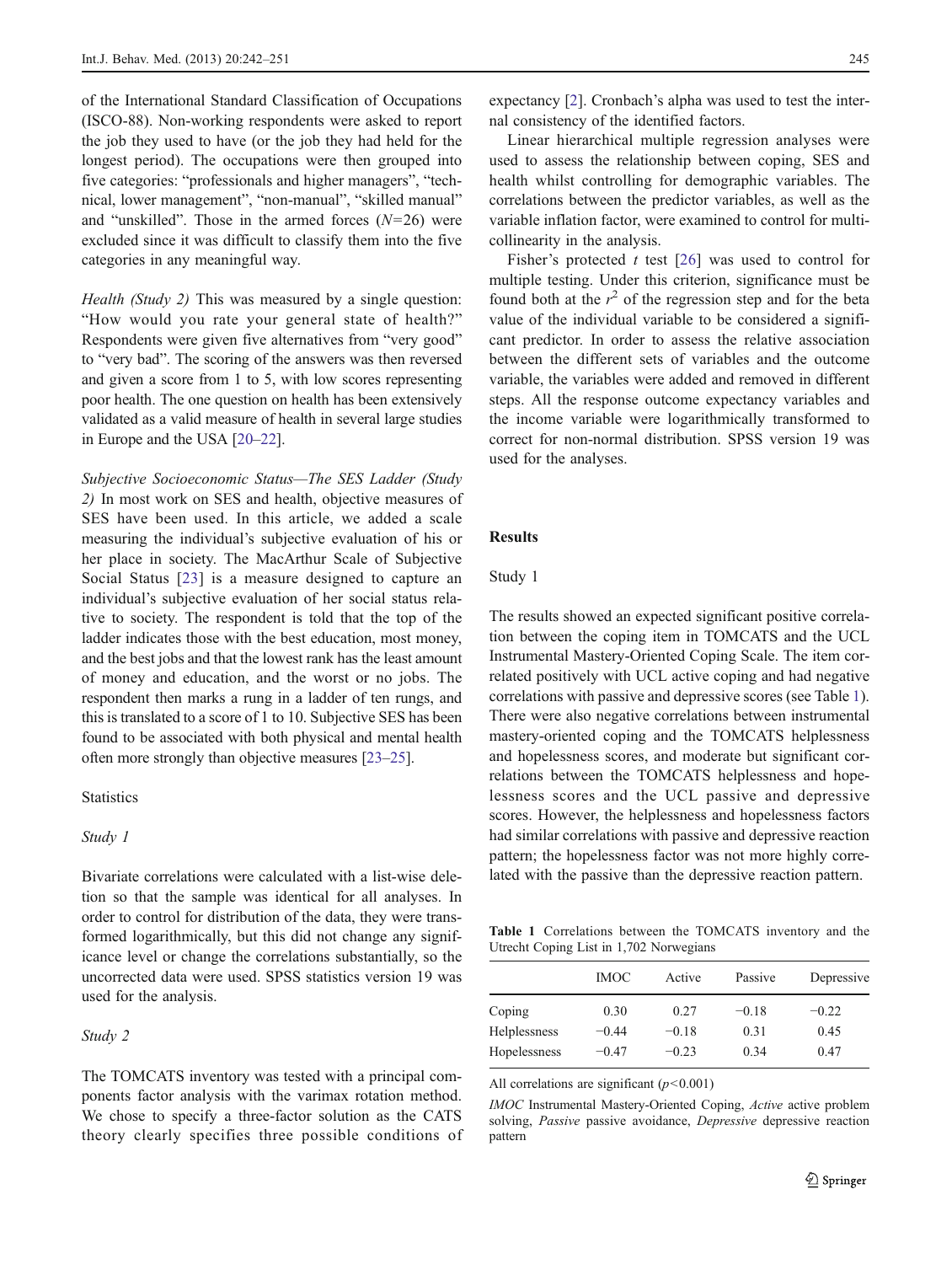|   |                                                                                                                | Helplessness | Hopelessness | Coping              |
|---|----------------------------------------------------------------------------------------------------------------|--------------|--------------|---------------------|
| 1 | I can solve most difficult situations with a good result                                                       | $-0.13$      | $-0.11$      | 0.98                |
| 2 | I really don't have any control over the most important issues in my life                                      | 0.70         | 0.09         | $-0.14$             |
| 3 | I wish I could change my life, but it's not possible                                                           | 0.84         | 0.08         | $-0.09$             |
| 4 | All my attempts at changing my life are meaningless                                                            | 0.85         | 0.15         | $-0.05$             |
| 5 | It is better that I don't try to solve my own problems, so that I don't make<br>problems for myself and others | 0.71         | 0.26         | 0.03                |
| 6 | It's better that others try to solve my problems than for me to mess things<br>up and make them worse          | 0.13         | 0.88         | $-0.07$             |
| 7 | I would have been better off if I didn't try so hard to solve my problems                                      | 0.18         | 0.90         | $-0.06$             |
| 8 | All my attempts at making things better just makes them worse                                                  | 0.17         | 0.90         | $-0.06$             |
|   | Rotation sum of squared loadings                                                                               | 2.53         | 2.51         | 1.00                |
|   | % of variance                                                                                                  | 31.63        | 31.37        | 12.51               |
|   | Cronbach's alpha                                                                                               | 0.895        | 0.796        | $N/A$ (only 1 item) |

|  |  |  |                                                           |  |  | Table 2 Rotated factor loadings in a principal component analysis with a varimax rotation on the TOMCATS inventory in 10,959 Swedes |  |  |
|--|--|--|-----------------------------------------------------------|--|--|-------------------------------------------------------------------------------------------------------------------------------------|--|--|
|  |  |  | Underlining indicates which items belong to which factors |  |  |                                                                                                                                     |  |  |

# Study 2

# The TOMCATS Inventory

The Kaiser–Mayer–Olkin value was high (0.80), and Bartlett's test of sphericity was significant  $(p<0.001)$ . Three distinct factors were identified: hopelessness (initial eigenvalue, 3.50), helplessness (initial eigenvalue, 1.63) and coping (initial eigenvalue, 0.91; see Table 2). Item 5 was discarded since it decreased the Cronbach's alpha of the helplessness (from 0.90 to 0.82) and did not increase the Cronbach's alpha of the hopelessness factor.



Fig. 1 Gradients of health, coping and depression in the Swedish population. The scale of the health question and the response outcome expectancies is represented on the Y-axis. Health has a range from 1 to 5 and response outcome expectancies from 1 to 4

# CATS and SES

All expectancy variables (coping, helplessness and hopelessness) showed clear  $(p<0.001)$  and monotonous gradients over the subjective SES ladder (see Fig. 1). As expected, coping was positively associated with social status, whilst hopelessness and helplessness showed a clear negative association with subjective SES scores (see Table [3](#page-5-0) for means and standard deviations for all ten steps of the SES ladder).

Bivariate correlations between the variables were examined to control for multicollinearity (see Table [4\)](#page-5-0). The variance inflation factor was below 2.0 for all predictors in all regression analyses. In a multiple regression analysis, response expectancies had significant associations with age, gender and subjective or objective social status (see Table [5\)](#page-6-0). The results were very similar for all the response outcome expectancies, with subjective social status as the best predictor.

# The SES Health Gradient

The health variable also showed clear gradients ( $p$  < 0.001) over the subjective SES scale, consistent with expectations (see Table [3](#page-5-0)). After controlling for age and gender, SES was a weak but significant predictor of health, both when measured as a subjective rating  $(r^2 =$ 0.078) or by objective measures of income, education and job  $(r^2=0.015)$ ; see Table [6\)](#page-6-0).

# Health

In a multiple regression analysis of the determinants of perceived health, response outcome expectancies were the best predictors for health. The model containing only the response outcome expectancies explained almost as much variance as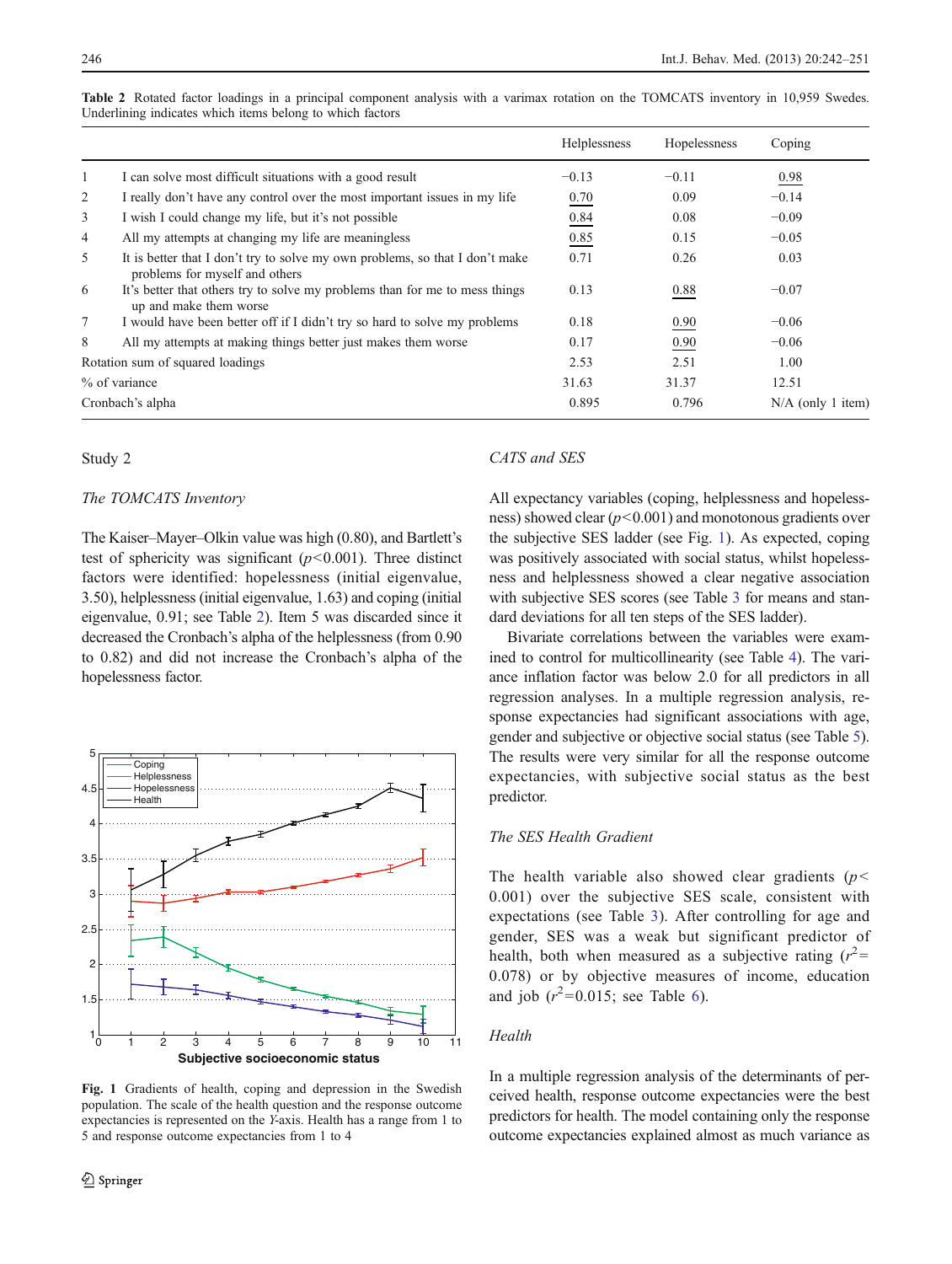<span id="page-5-0"></span>

| Table 3 Response outcome<br>expectancies, health and<br>subjective social status | Ladder position            | $\boldsymbol{N}$ | Coping<br>Mean (SD) |            | Hopelessness | Health     |  |
|----------------------------------------------------------------------------------|----------------------------|------------------|---------------------|------------|--------------|------------|--|
| $(N=10,776)$                                                                     | 1 Lowest                   | 57               | 2.90(0.85)          | 2.34(0.87) | 1.72(0.82)   | 3.06(1.16) |  |
|                                                                                  | $\overline{2}$             | 133              | 2.87(0.66)          | 2.39(0.88) | 1.68(0.64)   | 3.28(1.11) |  |
|                                                                                  | 3                          | 409              | 2.94(0.47)          | 2.17(0.71) | 1.64(0.68)   | 3.55(0.92) |  |
|                                                                                  | 4                          | 936              | 3.03(0.46)          | 1.95(0.69) | 1.56(0.66)   | 3.75(0.85) |  |
|                                                                                  | 5                          | 1,497            | 3.03(0.42)          | 1.78(0.66) | 1.47(0.66)   | 3.85(0.83) |  |
|                                                                                  | 6                          | 2,733            | 3.10(0.45)          | 1.65(0.60) | 1.40(0.63)   | 4.01(0.76) |  |
| The range for all TOMCATS                                                        |                            | 3,093            | 3.18(0.46)          | 1.55(0.57) | 1.33(0.60)   | 4.13(0.75) |  |
| variables is 1-4. The range of the<br>Health variable is 1-5                     | 8                          | 1,935            | 3.27(0.50)          | 1.46(0.56) | 1.28(0.60)   | 4.25(0.73) |  |
| <sup>a</sup> Response outcome                                                    | 9                          | 362              | 3.36(0.55)          | 1.34(0.48) | 1.21(0.57)   | 4.51(0.63) |  |
| expectancy variables were                                                        | 10 Highest                 | 75               | 3.52(0.53)          | 1.29(0.53) | 1.12(0.45)   | 4.36(0.86) |  |
| logarithmically transformed in<br>calculating the values                         | $p$ for trend <sup>a</sup> | < 0.001          | < 0.001             | < 0.001    | < 0.001      |            |  |

the models that included subjective or objective SES. In the full model, the most important variables were helplessness ( $\beta$ =-0.29), subjective SES ( $\beta$ =0.15) and coping ( $\beta$ =-0.10; see Table [6\)](#page-6-0).

# **Discussion**

The results from study 1 showed the expected significant correlations between the coping item in TOMCATS and the Utrecht Coping List (UCL): positive with overall instrumental mastery-oriented coping as well as with the active coping subscale and negative with passive coping and depressive scores. There were also negative correlations between instrumental mastery-oriented coping and the TOMCATS helplessness and hopelessness scores, and moderate but significant correlations between the TOMCATS helplessness and hopelessness scores and the UCL passive and depressive scores. However, the helplessness and hopelessness factors had similar correlations with passive and depressive reaction patterns, and contrary to expectation, the hopelessness factor was not more strongly correlated with the passive than the depressive reaction pattern.

Previous validation studies with coping instruments have shown a wide range of results. Correlations in the order of 0.78 were found when measuring the same coping concept (general self-efficacy, GSE) with two different general selfesteem scales [[27\]](#page-8-0). When measuring against similar but not identical concepts, correlations between GSE and the positive emotions factor of the "Positive and Negative Affect Scale" were about 0.40. The correlation with the less general concept of "health locus of control" was 0.23, a low but significant correlation [[28\]](#page-8-0).

The UCL was chosen as a validation instrument because the instrument specifies a structure similar to the TOMCATS inventory by separating a passive avoidance strategy from a depressive reaction pattern. However, there are important distinctions as the UCL measures strategies and TOMCATS measures expectations, so we did not expect to see very high correlations between the factors. The fact that TOMCATS showed meaningful and moderate correlations indicates a relation to the coping

**Table 4** Bivariate correlation matrix for variables included in the analyses of study 2 ( $N=10,445$ )

|                | General health | Age     | Gender  | Subjective SES | Income  | Job     | Education | Coping  | Helplessness | Hopelessness |
|----------------|----------------|---------|---------|----------------|---------|---------|-----------|---------|--------------|--------------|
| General health |                | $-0.06$ | 0.02    | 0.27           | 0.06    | 0.09    | 0.09      | 0.21    | $-0.37$      | $-0.21$      |
| Age            | $-0.06$        |         | $-0.05$ | 0.06           | 0.19    | 0.03    | $-0.13$   | $-0.04$ | $-0.04$      | $-0.02$      |
| Gender         | 0.02           | $-0.05$ |         | $-0.06$        | $-0.22$ | $-0.01$ | 0.13      | $-0.03$ | $-0.01$      | $-0.01$      |
| Subjective SES | 0.27           | 0.06    | $-0.06$ |                | 0.25    | 0.36    | 0.26      | 0.20    | $-0.30$      | $-0.19$      |
| Income         | 0.06           | 0.19    | $-0.22$ | 0.25           |         | 0.32    | 0.14      | 0.06    | $-0.05$      | $-0.05$      |
| Job            | 0.09           | 0.03    | $-0.01$ | 0.36           | 0.32    | 1       | 0.62      | 0.08    | $-0.05$      | $-0.10$      |
| Education      | 0.09           | $-0.13$ | 0.13    | 0.26           | 0.14    | 0.62    |           | 0.06    | $-0.02$      | $-0.08$      |
| Coping         | 0.21           | $-0.04$ | $-0.03$ | 0.20           | 0.06    | 0.08    | 0.06      |         | $-0.23$      | $-0.28$      |
| Helplessness   | $-0.37$        | $-0.04$ | $-0.01$ | $-0.30$        | $-0.05$ | $-0.05$ | $-0.02$   | $-0.23$ |              | 0.39         |
| Hopelessness   | $-0.21$        | $-0.02$ | $-0.01$ | $-0.19$        | $-0.05$ | $-0.10$ | $-0.08$   | $-0.28$ | 0.39         |              |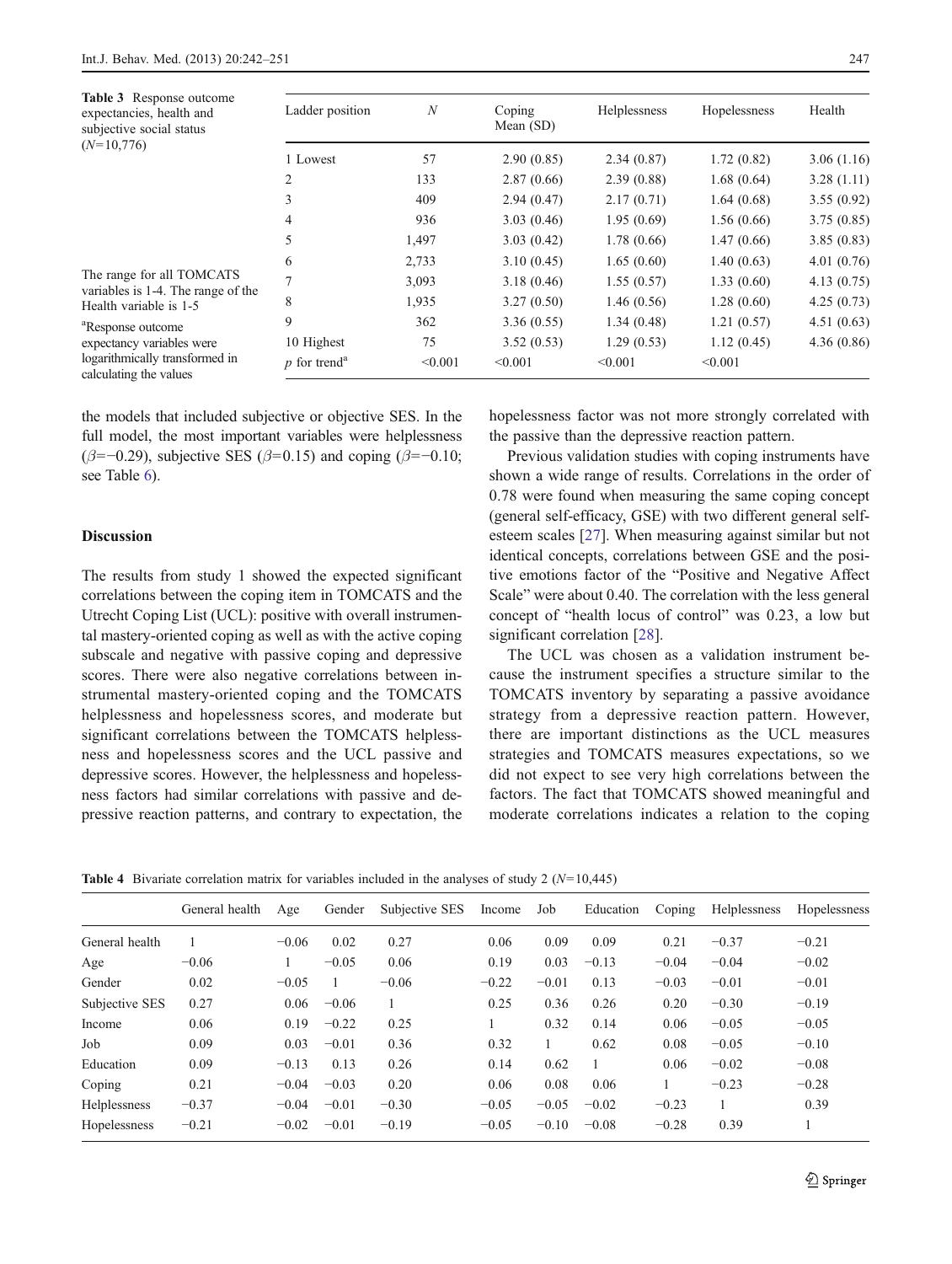<span id="page-6-0"></span>Table 5 Hierarchical linear multiple regression analyses with the three TOMCATS factors (coping, hopelessness, and helplessness) as dependent variables and subjective and objective SES (income, work education) as independent variables, controlled for age and sex and including F values and degrees of freedom for regression and residual

| Age, $\beta$ |                           | Sex, $\beta$ | SES ladder, $\beta$ | Education, $\beta$ | Income, $\beta$ | Work, $\beta$ | Total     |                |                          |  |  |
|--------------|---------------------------|--------------|---------------------|--------------------|-----------------|---------------|-----------|----------------|--------------------------|--|--|
|              |                           |              |                     |                    |                 |               | $F$ value | $df$ (reg/res) | Adjusted $R^2$ (p value) |  |  |
|              | Coping $(N=10, 736)$      |              |                     |                    |                 |               |           |                |                          |  |  |
| Step 1       | $-0.041**$                | $-0.036**$   |                     |                    |                 |               | 15.53     | 2/10,733       | $0.003$ (< $0.001$ )     |  |  |
| Step 2       | $-0.052**$                | $-0.025*$    | $0.191**$           |                    |                 |               | 145.44    | 3/10,732       | $0.039$ (< $0.001$ )     |  |  |
| Step 3       | $-0.049**$                | $-0.028*$    |                     | 0.007              | $0.041**$       | $0.061**$     | 22.40     | 5/10,730       | $0.010 \le 0.001$        |  |  |
| Step 4       | $-0.56**$                 | $-0.021*$    | $0.185**$           | $-0.011$           | 0.015           | 0.015         | 73.42     | 6/10,729       | $0.039$ (< $0.001$ )     |  |  |
|              | Helplessness $(N=10,743)$ |              |                     |                    |                 |               |           |                |                          |  |  |
| Step 1       | $-0.042**$                | $-0.011$     |                     |                    |                 |               | 9.90      | 2/10,740       | $0.002$ (<0.001)         |  |  |
| Step 2       | $-0.026$                  | $-0.028*$    | $-0.293**$          |                    |                 |               | 342.75    | 3/10,739       | $0.087 \approx 0.001$    |  |  |
| Step 3       | $-0.034*$                 | $-0.019$     |                     | 0.007              | $-0.032*$       | $-0.014*$     | 9.70      | 5/10,737       | $0.004 \, (\leq 0.001)$  |  |  |
| Step 4       | $-0.023*$                 | $-0.032*$    | $-0.322**$          | $0.039*$           | $0.014*$        | $0.043*$      | 182.35    | 6/10,736       | $0.092 \approx 0.001$    |  |  |
|              | Hopelessness $(N=10,558)$ |              |                     |                    |                 |               |           |                |                          |  |  |
| Step 1       | $-0.020*$                 | $-0.013$     |                     |                    |                 |               | 2.91      | 2/10,555       | 0.000(0.054)             |  |  |
| Step 2       | $-0.010$                  | $-0.024*$    | $-0.194**$          |                    |                 |               | 138.31    | 3/10,554       | $0.038$ (< $0.001$ )     |  |  |
| Step 3       | $-0.017$                  | $-0.015$     |                     | $-0.031$           | $-0.025*$       | $-0.076**$    | 26.27     | 5/10,552       | $0.012 \, (\leq 0.001)$  |  |  |
| Step 4       | $-0.011**$                | $-0.022*$    | $-0.179**$          | $-0.014$           | $-0.000$        | $-0.031*$     | 9.04      | 6/10,551       | $0.039$ (< $0.001$ )     |  |  |
|              |                           |              |                     |                    |                 |               |           |                |                          |  |  |

Step 1: Age and gender; Step 2: Age, gender, subjective SES; Step 3: Age, gender, objective SES; Step 4: Age, gender, and subjective and objective SES Beta standardised linear regression coefficient, SE standard error of the mean

 $*_{p<0.05, *_{p<0.001} (predictor value)$ 

strategies without measuring exactly the same phenomena. However, the correlations were somewhat low (between 0.27 and 0.47), which indicates that the TOMCATS factors are less closely related to the UCL than expected, but the results were generally in line with previous studies of closely related but different concepts.

Study 2 showed a strong association between the subjective expectation of coping, SES and self-rated general health.

Table 6 Linear hierarchical multiple regression with perceived health as outcome, subjective and objective socioeconomic status (income, work and education), and the factors of the TOMCATS inventory as

independent variables, including  $F$  values and degrees of freedom for regression and residual  $(N=10,445)$ 

|              |                    | Step 1               | Step 2               | Step 3                  | Step 4             | Step 5                | Step 6                |
|--------------|--------------------|----------------------|----------------------|-------------------------|--------------------|-----------------------|-----------------------|
| $\beta$ (SE) | Age                | $-0.057(0.010)**$    | $-0.072(0.009)$ **   | $-0.063(0.010)$ **      | $-0.068(0.009)$ ** | $-0.070(0.009)$ **    | $-0.075(0.009)$ **    |
|              | Gender             | 0.014(0.010)         | $0.030(0.009)*$      | 0.020(0.010)            | 0.013(0.009)       | 0.016(0.009)          | $0.022(0.009)*$       |
|              | SES ladder         |                      | $0.274(0.09)$ **     |                         |                    |                       | $0.161(0.009)$ **     |
|              | Education          |                      |                      | $0.038(0.13)$ *         |                    |                       |                       |
|              | Income             |                      |                      | $0.014(0.11)$ **        |                    |                       |                       |
|              | Work               |                      |                      | $0.012(0.13)$ **        |                    |                       |                       |
|              | Coping             |                      |                      |                         | $0.121(0.009)$ **  | $0.116(0.009)$ **     | $0.101(0.009)$ **     |
|              | Helplessness       |                      |                      |                         | $-0.330(0.010)$ ** | $-0.331(0.010)$ **    | $-0.291(0.010)$ **    |
|              | Hopelessness       |                      |                      |                         | $-0.044(0.010)**$  | $-0.038(0.010)$ **    | $-0.034(0.010)$ **    |
| Total        | F                  | 18.31                | 294.62               | 30.84                   | 403.83             | 262.92                | 394.93                |
|              | $df$ (reg/res)     | 2/10,442             | 3/10,441             | 5/10,439                | 5/10,439           | 8/10,436              | 6/10,438              |
|              | Adjusted $R^2$ (p) | $0.003$ (< $0.001$ ) | $0.078$ (< $0.001$ ) | $0.014 \, (\leq 0.001)$ | $0.162$ (<0.001)   | $0.167 \approx 0.001$ | $0.185 \approx 0.001$ |

Step 1: Age, gender; Step 2: Age, gender, subjective SES; Step 3: Age, gender, objective SES; Step 4: Age, gender, response expectancies; Step 5: Age, gender, objective SES, response expectancies; Step 6: Age, gender, subjective SES, response expectancies

Beta standardised linear regression coefficient, SE standard error of the mean

 $*_{p<0.05, *_{p<0.001} (predictor value)$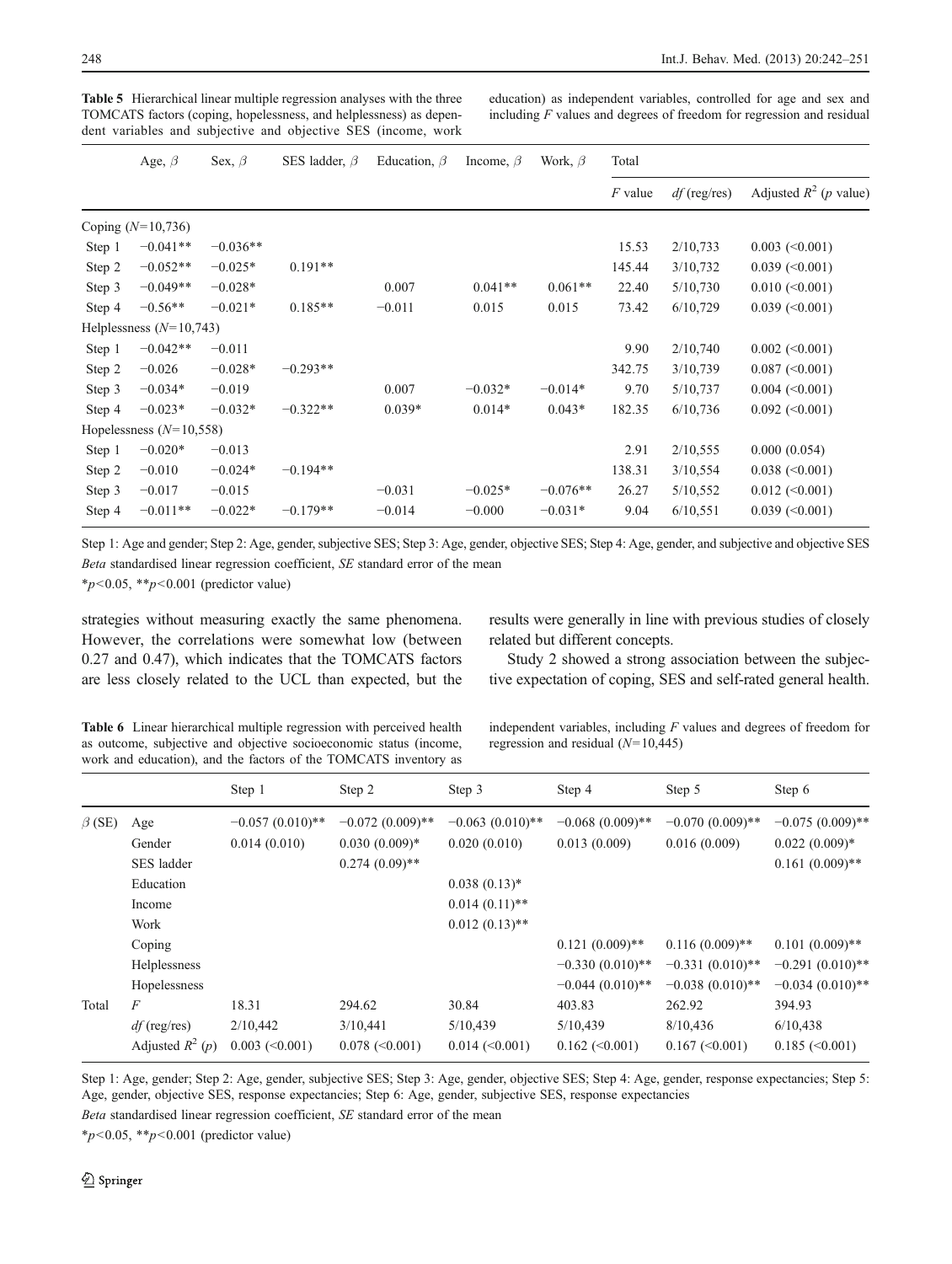This supports the assumption that individual-learned expectancies matter for socioeconomic health differences [[14](#page-8-0), [29\]](#page-8-0). As expected, low social status was also associated with individual experiences of failure to cope with the challenges of life (hopelessness) and the expectancy that there is no predictable relationship between what the individual does and what happens to him or her (helplessness). The gradient for helplessness appears even more pronounced than for hopelessness. This may be because the small number of individuals reporting a high degree of hopelessness creates a floor effect. Furthermore, the moderate amount of explained variance in our models indicates that there is reason for some caution when interpreting the importance of the results.

The two studies indicate the usefulness of a very brief questionnaire testing general response outcome expectancies. Important relations are revealed without the use of long and tedious forms. In a previous report, Odéen et al. [[30\]](#page-8-0) analysed two questionnaires: one based on the UCL [[15\]](#page-8-0) which is a development of the Lazarus Ways of Coping scales [\[1](#page-8-0)] and one based on the Bandura self-efficacy concept [[31\]](#page-9-0), the General Perceived Self-Efficacy Scale [\[32](#page-9-0)]. None of the questionnaires were able to predict return to work in patients in a rehabilitation clinic. There were also difficulties with the theoretical bases as the questionnaires identify general trends rather than specific strategies. Given this lack of precision of the two instruments and the theoretical problems with them, the authors felt that a moderate degree of caution is warranted when inferring from results from these questionnaires to CATS or self-efficacy theory. The general overarching brief questions used in TOMCATS may be a better way to catch general trends and attitudes.

Our data support the individual explanations of socioeconomic differences in health as coping outcome expectancy is more strongly associated with self-rated health than both objective and subjective measures of socioeconomic status. However, structural factors in the social environment influence the learning history of an individual through differences in reinforcement contingencies. Those who grow up in high social strata have more resources available, and the chances of experiencing positive outcomes of coping attempts are probably higher. There is evidence that a low socioeconomic status has negative effects on health from early in life, and there may be "vicious circles" where adverse circumstances contribute to the development of expectancies of no or negative response outcomes of attempted coping [\[14](#page-8-0)]. This in turn inhibits motivation to engage in behaviours that could lead to better health [[14\]](#page-8-0) and could also mean that the individual is more likely to remain in an unfavourable social position.

If outcome expectancies can explain differences in health, a systematic effort to change the response outcome expectancies early in life could potentially be of great longterm benefit for individuals and reduce the social inequalities in health. It may be this very learning process that determines later behaviour, later optimism and later motivation to take care of one's own health. A positive response outcome expectancy improves the chances that the individual will choose positive health behaviours. Further confirmation of the theoretical position would be to show that interventions aiming at improving coping skills and expectancies attached to coping strategies improve the health status of individuals. There is a possibility that the relationship between coping and subjective and objective socioeconomic status is reciprocal, in other words that coping is important in key behaviours that may advance or impede social mobility, such as children's perceived vocational outcomes [[33\]](#page-9-0), educational perseverance and performance [\[34](#page-9-0)], and job satisfaction and performance [\[35](#page-9-0)]. The associations between health, SES and coping suggest a common underlying factor, such as a tendency to view the world in an optimistic or pessimistic way. This may be a crucial element in the many cognitive interventions available to improve both subjective health and loss of function and working capacity.

The main strength of the two studies in this paper is that they are based on large, representative population samples. Mechanisms underlying social gradients could vary between countries and replications in other population samples would strengthen the evidence. It should be noted that in the first study, the sample was fairly homogenous; 80% were women and all were public sector employees. The SLOSH sample, however, was larger and representative of the national working population. Also, low test–retest reliability has been reported for a single global question on health [\[36](#page-9-0)], and this tendency was stronger in subjects with low SES.

At this point in time, TOMCATS has been used solely as an explorative tool in epidemiological research. For the instrument to be used for other purposes, such as screening for low coping, clinical use, or as an indicator of effect of interventions, more validation research is needed. Especially, the test–retest reliability of the scale, as well as the sensitivity to change (the smallest detectable change as well as the minimal important change), needs to be established and reported. The CATS theory [[2\]](#page-8-0) makes clear predictions of coping as a result of learned expectancies. In order to be a valid instrument based on this theory, TOMCATS must show stability in periods where no or minimal learning of new expectancies takes place, as well as sensitivity to acquisition of new expectancies. This would be a natural next step in the development of the TOMCATS inventory.

The major limitation of both studies in this article is that they are cross-sectional. In order to fully study the associations between environmental factors, coping expectancy and health, life course data would be needed. In addition, the use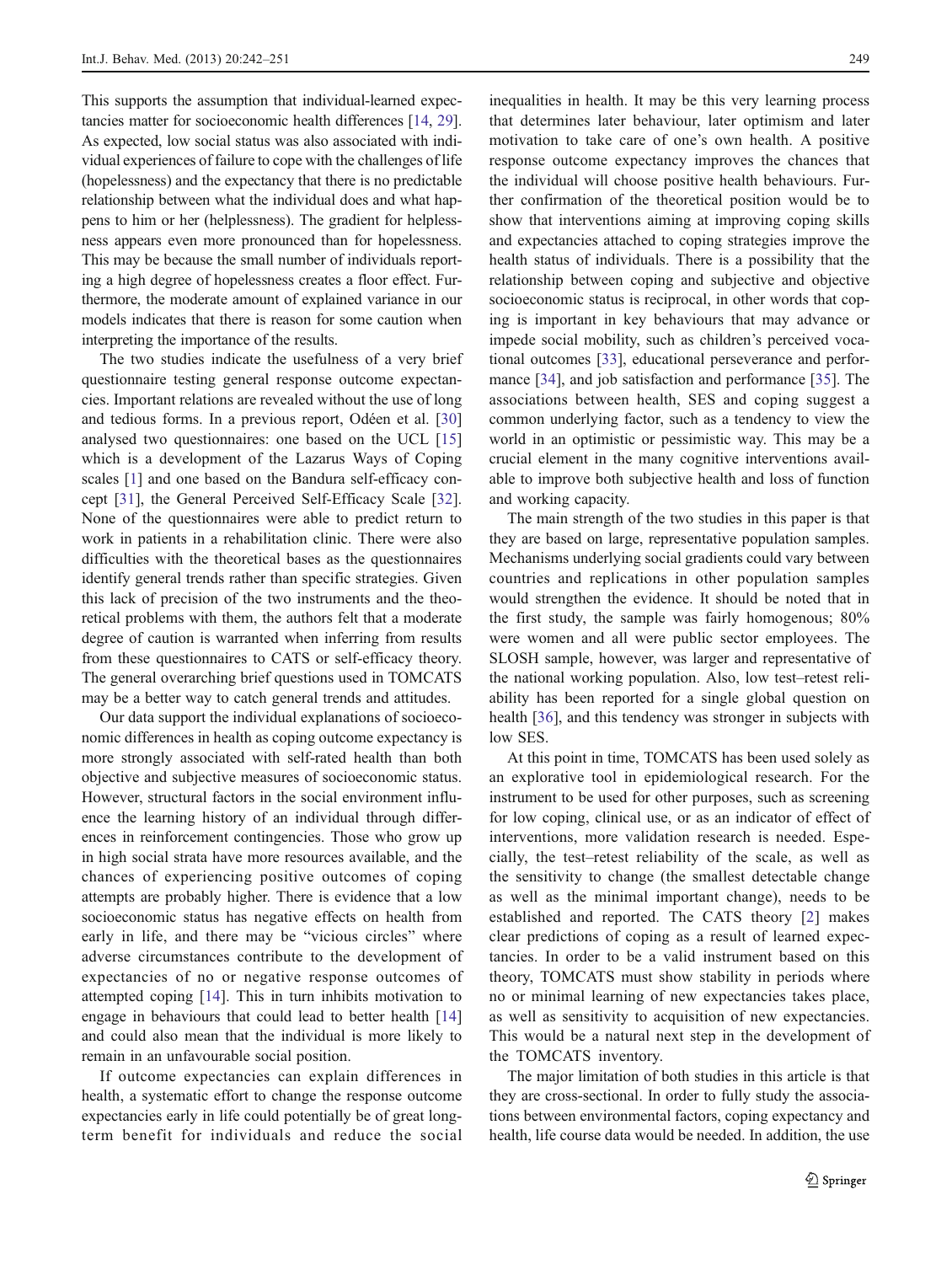<span id="page-8-0"></span>of objectively assessed, prospective health outcomes would further strengthen the evidence.

#### **Conclusions**

The brief TOMCATS questionnaire showed acceptable and significant correlations with a traditional coping questionnaire and is sensitive enough to register systematic differences in response outcome expectancies across the socioeconomic ladder. The results furthermore confirm that psychological and learning factors contribute to the socioeconomic gradient in health.

Acknowledgements This work was supported by the Swedish Council for Working Life and Social Research (FAS, grant no. 2005-0734), who had no additional role in data collection, analysis, or interpretation of the results.

Open Access This article is distributed under the terms of the Creative Commons Attribution License which permits any use, distribution, and reproduction in any medium, provided the original author(s) and the source are credited.

# References

- 1. Lazarus R, Folkman S. Stress, appraisal and coping. New York: Springer; 1984.
- 2. Ursin H, Eriksen HR. The cognitive activation theory of stress. Psychoneuroendocrinology. 2004;29(5):567–92.
- 3. DeSalvo K, Bloser N, Reynolds K, He J, Muntner P. Mortality prediction with a single general self-rated health question. J Gen Intern Med. 2006;21(3):267-75. doi:[10.1111/j.1525-1497.2005.00291.x.](http://dx.doi.org/10.1111/j.1525-1497.2005.00291.x)
- 4. Rohland BM, Kruse GR, Rohrer JE. Validation of a single–item measure of burnout against the Maslach Burnout Inventory among physicians. Stress Heal. 2004;20(2):75–9. doi[:10.1002/smi.1002](http://dx.doi.org/10.1002/smi.1002).
- 5. Zhang Y, Rohrer J, Borders T, Farrell T. Patient satisfaction, selfrated health status, and health confidence: an assessment of the utility of single-item questions. Am J Med Qual. 2007;22(1):42–9. doi[:10.1177/1062860606296329](http://dx.doi.org/10.1177/1062860606296329).
- 6. Robins RW, Hendin HM, Trzesniewski KH. Measuring global self-esteem: construct validation of a single-item measure and the Rosenberg Self-Esteem Scale. Pers Soc Psychol Bull. 2001;27 (2):151–61. doi[:10.1177/0146167201272002.](http://dx.doi.org/10.1177/0146167201272002)
- 7. Davey HM, Barratt AL, Butow PN, Deeks JJ. A one-item question with a Likert or visual analog scale adequately measured current anxiety. J Clin Epidemiol. 2007;60(4):356–60. doi:[16/j.](http://dx.doi.org/16/j.jclinepi.2006.07.015) [jclinepi.2006.07.015.](http://dx.doi.org/16/j.jclinepi.2006.07.015)
- 8. Chochinov HM, Wilson KG, Enns M, Lander S. "Are you depressed?" Screening for depression in the terminally ill. Am J Psychiatry. 1997;154(5):674–6.
- 9. Kawase E, Karasawa K, Shimotsu S, Imasato S, Ito K, Matsuki H, et al. Evaluation of a one-question interview for depression in a radiation oncology department in Japan. Gen Hosp Psychiatry. 2006;28(4):321–2.
- 10. Lloyd-Williams M, Dennis M, Taylor F, Baker I. Is asking patients in palliative care, "are you depressed?" appropriate? Prospective study. Br Med J. 2003;327(7411):372–3.
- 11. Reme SE, Eriksen HR. Is one question enough to screen for depression? Scand J Public Health. 2010;38(6):618–24. doi[:10.1177/1403494810376559](http://dx.doi.org/10.1177/1403494810376559).
- 12. Dalstra J, Kunst A, Borrell C, Breeze E, Cambois E, Costa G, et al. Socioeconomic differences in the prevalence of common chronic diseases: an overview of eight European countries. Int J Epidemiol. 2005;34(2):316–26. doi:[10.1093/ije/dyh386.](http://dx.doi.org/10.1093/ije/dyh386)
- 13. Marmot MG. Inequalities in health. N Engl J Med. 2001;345  $(2):134-6.$
- 14. Kristenson M, Eriksen HR, Sluiter JK, Starke D, Ursin H. Psychobiological mechanisms of socioeconomic differences in health. Soc Sci Med. 2004;58(8):1511–22. doi:[10.1016/S0277-9536\(03\)](http://dx.doi.org/10.1016/S0277-9536(03)00353-8) [00353-8](http://dx.doi.org/10.1016/S0277-9536(03)00353-8).
- 15. Eriksen HR, Olff M, Ursin H. The CODE: a revised battery for coping and defense and its relations to subjective health. Scand J Psychol. 1997;38(3):175–82.
- 16. Kinsten A, Magnusson Hanson L, Hyde M, Oxenstierna G, Westerlund H, Theorell T. SLOSH—Swedish Longitudinal Occupational Survey of Health: a nationally representative psychosocial survey of the Swedish working population. Stress Research Reports. Stockholm: Stress Research Institute; 2007.
- 17. Magnusson Hanson LL, Theorell T, Oxenstierna G, Hyde M, Westerlund H. Demand, control and social climate as predictors of emotional exhaustion symptoms in working Swedish men and women. Scand J Public Health. 2008;36(7):737–43. doi:[10.1177/](http://dx.doi.org/10.1177/1403494808090164) [1403494808090164](http://dx.doi.org/10.1177/1403494808090164).
- 18. Eriksen HR, Murison R, Pensgaard AM, Ursin H. Cognitive activation theory of stress (CATS): from fish brains to the Olympics. Psychoneuroendocrinology. 2005;30(10):933–8. doi:[10.1016/j.](http://dx.doi.org/10.1016/j.psyneuen.2005.04.013) [psyneuen.2005.04.013](http://dx.doi.org/10.1016/j.psyneuen.2005.04.013).
- 19. Schreurs K, van de Willige G, Brosschot J. De Utrechtse Coping Lijst [Utrecht Coping Questionnaire]. Lisse: Swets and Zeitlinger; 1993.
- 20. Idler EL, Benyamini Y. Self-rated health and mortality: a review of twenty-seven community studies. J Health Soc Behav. 1997;38 (1):21–37. doi:[10.2307/2955359](http://dx.doi.org/10.2307/2955359).
- 21. Miilunpalo S, Vuori I, Oja P, Pasanen M, Urponen H. Self-rated health status as a health measure: the predictive value of selfreported health status on the use of physician services and on mortality in the working-age population. J Clin Epidemiol. 1997;50(5):517–28. doi:[10.1016/S0895-4356\(97\)00045-0](http://dx.doi.org/10.1016/S0895-4356(97)00045-0).
- 22. Mossey JM, Shapiro E. Self-rated health: a predictor of mortality among the elderly. Am J Public Health. 1982;72(8):800–8. doi[:10.2105/AJPH.72.8.800.](http://dx.doi.org/10.2105/AJPH.72.8.800)
- 23. Operario D, Adler NE, Williams DR. Subjective social status: reliability and predictive utility for global health. Psychol Health. 2004;19(2):237–46. doi[:10.1080/08870440310001638098.](http://dx.doi.org/10.1080/08870440310001638098)
- 24. Miyakawa M, Magnusson Hanson LL, Theorell T, Westerlund H. Subjective social status: its determinants and association with health in the Swedish working population (the SLOSH Study). Eur J Public Health. 2012. doi[:10.1093/eurpub/ckr064.](http://dx.doi.org/10.1093/eurpub/ckr064)
- 25. Singh-Manoux A, Adler NE, Marmot MG. Subjective social status: its determinants and its association with measures of ill-health in the Whitehall II Study. Soc Sci Med. 2003;56(6):1321–33. doi[:10.1016/S0277-9536\(02\)00131-4](http://dx.doi.org/10.1016/S0277-9536(02)00131-4).
- 26. Cohen J. Applied multiple regression/correlation analysis for the behavioral sciences (vol. 3). Mahwah, NJ: Lawrence Erlbaum; 2003.
- 27. Chen G, Gully SM, Eden D. Validation of a new general selfefficacy scale. Organ Res Methods. 2001;4(1):62–83. doi:[10.1177/](http://dx.doi.org/10.1177/109442810141004) [109442810141004.](http://dx.doi.org/10.1177/109442810141004)
- 28. Leganger A, Kraft P, Røysamb E. Perceived self-efficacy in health behaviour research: conceptualisation, measurement and correlates. Psychol Health. 2000;15(1):51–69. doi:[10.1080/088](http://dx.doi.org/10.1080/08870440008400288) [70440008400288](http://dx.doi.org/10.1080/08870440008400288).
- 29. Eriksen HR, Ursin H. Social inequalities in health: biological, cognitive and learning theory perspectives. Norsk Epidemiologi. 2002;12(1):33–8.
- 30. Odéen M, Kristensen LO, Ursin H. Coping and return to work: measurement and theoretical issues. Norsk Epidemiologi. 2010;19  $(2):173-8.$